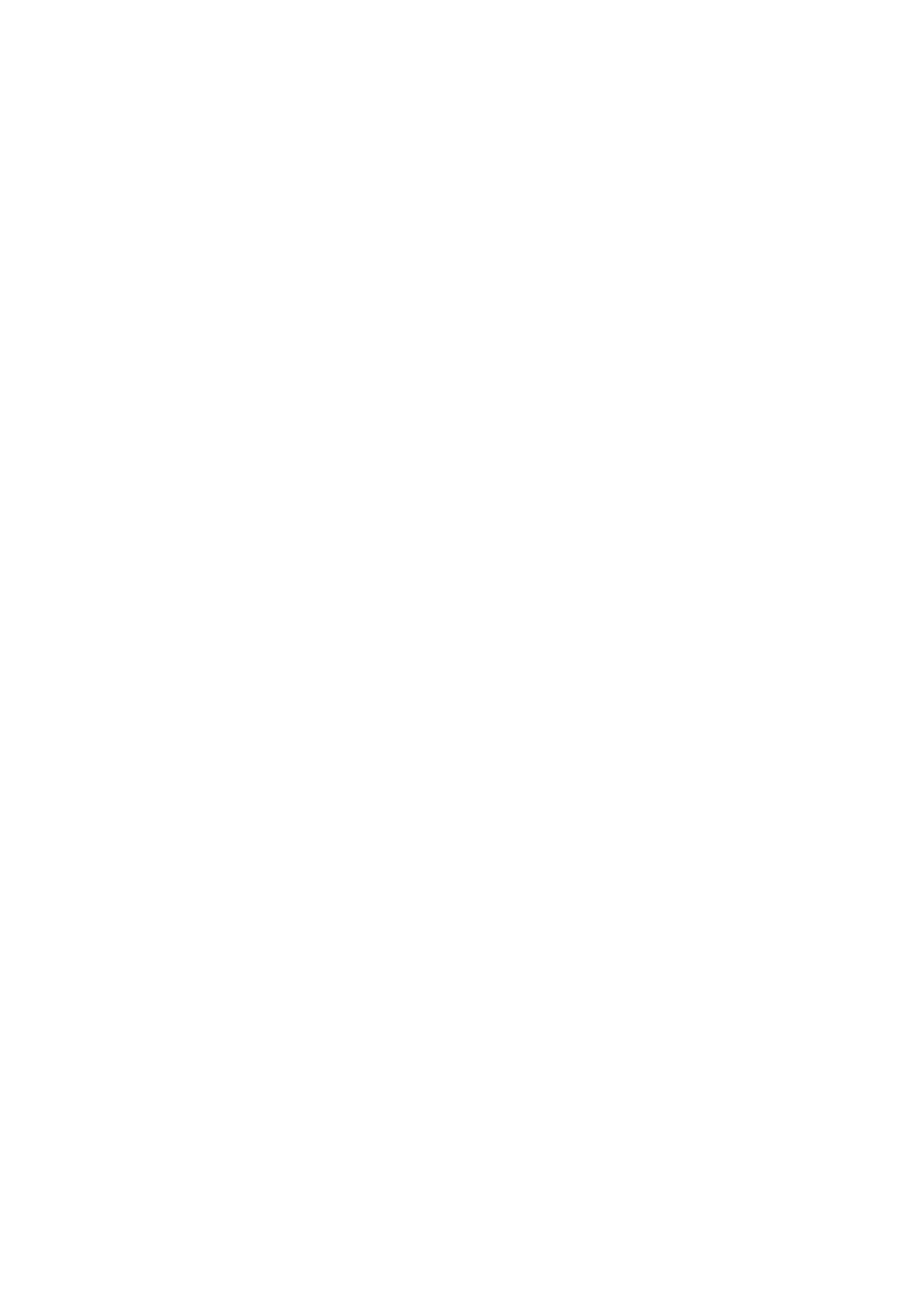## The chemical space from which the periodic system arose

Wilmer Leal<sup>1,2</sup>, Eugenio J. Llanos<sup>1,2,3,4</sup>, Peter F. Stadler<sup>1,2,5,6,7</sup>, Jürgen Jost<sup>2,7</sup> & Guillermo Restrepo<sup>2,5</sup>

August 21, 2019

 $1$  Bioinformatics Group, Department of Computer Science, Universität Leipzig, Härtelstraße 16-18, 04107 Leipzig, Germany

<sup>2</sup> Max Planck Institute for Mathematics in the Sciences, Inselstraße 22, 04103 Leipzig, Germany

<sup>3</sup> Fundación Instituto de Inmunología de Colombia (FIDIC), Avenida 50 No. 26-20, 111321 Bogota, Colombia

 $4$  Corporación SCIO, Calle 57b 50-50 bloque d22 of. 412, 111321 Bogota, Colombia

 $<sup>5</sup>$  Interdisciplinary Center for Bioinformatics, Universität Leipzig, Härtelstraße</sup> 16-18, 04107 Leipzig, Germany

<sup>6</sup> Institute for Theoretical Chemistry, University of Vienna, Währingerstraße 17, 1090 Vienna, Austria

<sup>7</sup> The Santa Fe Institute, 1399 Hyde Park Rd., Santa Fe, New Mexico 87501

Aiming at presenting mid 19th century chemical knowledge to chemistry students, Meyer and Mendeleev embarked on writing textbooks from which their periodic systems arose [1]. These systems, as stated by Mendeleev [2], were based on similarity and order relationships among elements, which underlie the mathematical structure of every possible system [3]. Meyer and Mendeleev addressed similarity and order using the available chemical compounds by the 1860s, which constitute the chemical space at that time. Here we explore the size and diversity of this space and its influence upon the periodic system.

#### Chemical space: provider of order and similarity

In the 1860s chemists ordered elements by their atomic weights. Mendeleev, in his second 1869 publication about the system, discussed the pros and cons of selecting other properties as ordering criterion, e.g. electrochemical properties, relative affinities and valency [4]. Mendeleev settled on atomic weight, mainly based upon its invariability across all substances containing a particular element. Compounds were central for atomic weight determinations, which resulted from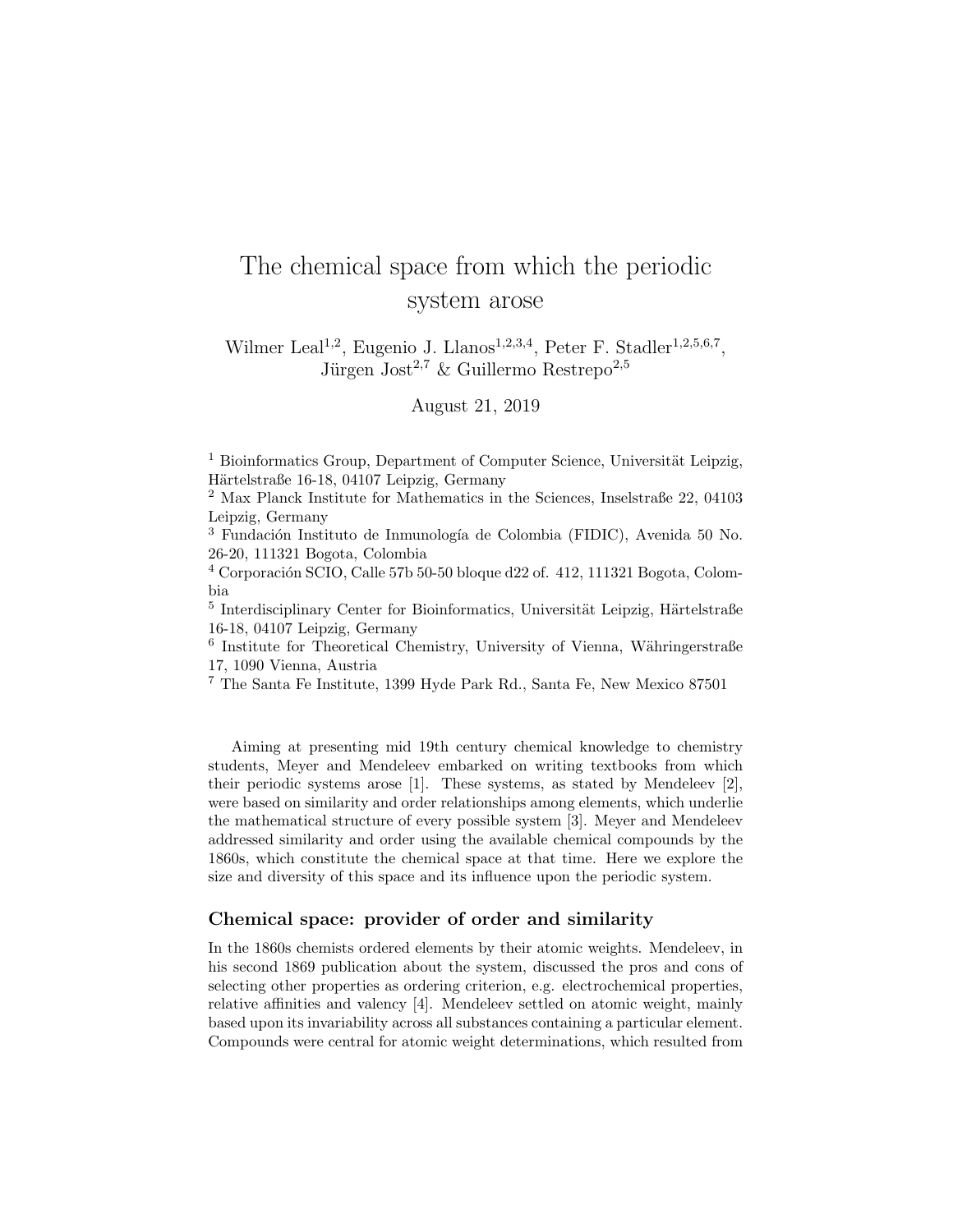finding the smallest common weight of a large set of compounds containing the reference element. Similarity among elements was addressed through chemical resemblance, which for Meyer was captured through common valency in compounds. Mendeleev commented upon physical properties such as optical, electrical or magnetic ones and vapour densities [4], but discarded them for their variability over compounds of the same element. He was after a property related to the essential presence of an element in its compounds, which moved him to analyse chemical properties such as acidity or alkalinity of oxides. However, they were ruled out because of the several amphoteric oxides. Mendeleev ended up taking substance composition as the proxy for similarity, which boils down to the valency, selected by Meyer. "Thus the fluorine group contains elements which preferentially combine with a single atom of hydrogen, the oxygen group with two, the nitrogen group with three, and the carbon group with four atoms of hydrogen or chloride" [4], Mendeleev claimed. Thus, compounds provided order and similarity to the system.

### The chemical space by 1869

As compounds were central for developing the system, the question that arises is which compounds and how many were known by the time the system arose, which prompted us to explore the size of the chemical space and its diversity.

#### How large was the chemical space?

Compounds can be either extracted from plants, animals and other sources, or synthesized, or both. They are then reported in the scientific literature, along with several of their properties. Reaxys<sup> $\odot$ 1</sup> is a large database of chemical information built from the Gmelin and Beilstein Handbooks and the Patent Chemistry Database, which is a suitable source of information for historical studies of chemistry [5] as it contains detailed data on reactions and compounds since 1771, along with information on the associated publications.

Meyer's and Mendeleev's first publications on the system date back to 1864 and 1869, respectively. After Mendeleev's one [2] (March 1st in the Gregorian calendar, February 17th in the Russian old style calendar) [6], Meyer published a paper updating his 1864 results [7]. As the spread of the 1869 literature was not that rapid at those times, and the production of new substances rose exponentially [5], scientists were hardly aware of the most recent results. For example, Mendeleev wrote in his 1869 extended publication about the system: "So far, bismuth has not been combined with hydrogen as have the elements similar to it" [4]. However,  $\text{BiH}_3$  had been synthesized in 1843 [8]. For Mendeleev, elements similar to Bi were U, Sb, As, P and N (Table 1), which by 1869 had known hydrides of similar compositions: SbH<sub>3</sub> [9], AsH<sub>3</sub> [10], PH<sub>3</sub> [11] and NH<sub>3</sub> (UH<sub>3</sub>)

<sup>&</sup>lt;sup>1</sup>Copyright  $\odot$  2019 Elsevier Limited except certain content provided by third parties. Reaxys is a trademark of Elsevier Limited. Used under license via the Elsevier R&D Collaboration Network.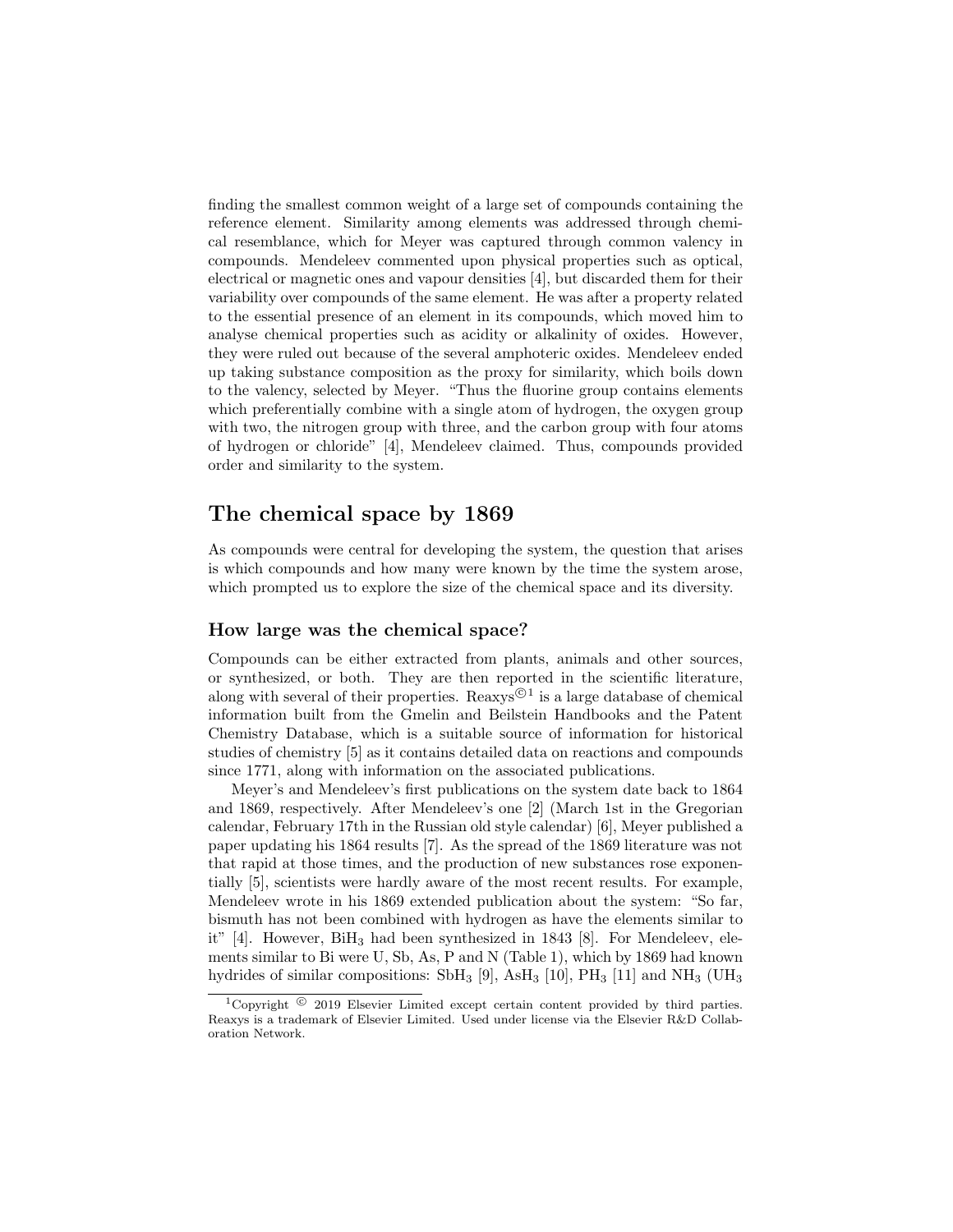was reported in 1949 [12]). Moreover, Mendeleev acknowledged little knowledge about In [4], but there were already reports of more than 20 of its compounds.

The question that arises is how knowledge, or ignorance, of the chemical space may have affected the periodic system. We addressed the question by retrieving information from Reaxys from 1771 up to 1868 (included), which amounts to 26,502 single-step reactions and 11,484 substances, mainly reported in Gmelins Handbuch der anorganischen Chemie and gathered from leading 19th century journals, such as Justus Liebigs Annalen der Chemie, Journal für praktische Chemie, Annalen der Physik, Annales de Chimie, Comptes Rendus Hebdomadaires des Seances de l'Academie des Sciences, Jahresbericht ¨uber die Fortschritte der Chemie und Verwandter Theile Anderer Wissenschaften and Journal of the Chemical Society among others. These compounds span 60 elements: H, Li, Be, B, C, N, O, F, Na, Mg, Al, Si, P, S, Cl, K, Ca, Ti, V, Cr, Mn, Fe, Co, Ni, Cu, Zn, As, Se, Br, Rb, Sr, Zr, Nb, Mo, Ru, Rh, Pd, Ag, Cd, In, Sn, Sb, Te, I, Cs, Ba, La, Ce, Ta, W, Os, Ir, Pt, Au, Hg, Tl, Pb, Bi, Th, U. Meyer's 1870 paper does not include H, La, Ce, Th and U [7], whereas Mendeleev's first 1869 publication included them plus Er, Yt and Di [2]. Er and Yt, along with In, were elements whose identity was questioned by Mendeleev and expressed as ?Er, ?Yt and ?In in his table. Yt was the symbol used until 1920 for Y [13] and the first Y (or Yt) reaction is from 1872. Thus, neither Meyer nor Mendeleev had clear information about the element. Er was also problematic. By 1868 it was ignored that Er was actually a mixture of an element later (1878) coined Er and Yb, which were separated one year later into the current Er, Ho and Tm; and Sc and a Yb, respectively [14]. In 1907 the 1879 Yb was found to be a mixture of the current Lu and Yb [14]. Moreover, there was confusion between erbium and terbium on the basis of their spectra [14] and it is now known that Di, reported by Mendeleev as a chemical element, is a mixture of Pr and Nd. Therefore, we excluded Er, Yt and Di from our analysis and all the remaining study is based on our findings for the aforementioned 60 elements.

To know the extent of the chemical space populated by the different elements, we counted the number of compounds containing each element (Figure 1a; Supplementary, Table 1), where the enormous amount of O, H, C and N compounds is evident. Were O compounds absent, only 26% of the space would remain. If H substances were also removed, the available space would be 11.4%. By ignoring compounds containing O, H or C, the spanned space would be only 6% of that of 1869, which drops to 5% if N substances were disregarded. The importance of these organogenic elements contrasts with the percentage of space spanned if other quartets of elements were deleted. For example, removing halogen compounds would have much less dramatic effects, as 64% of the space would remain. Disregarding elements with few compounds such as Ta, Ce, Th and La would allow access to 96% of the space.

Thus, the chemical space was rather unevenly explored by 1869, oxygen and hydrogen being the elements with most compounds. Chemists were aware of this, as Mendeleev wrote: "The most widely distributed substances in nature possess the smallest atomic weights" [4] and "The higher atomic weights belong to elements that are rarely encountered in nature, which do not form large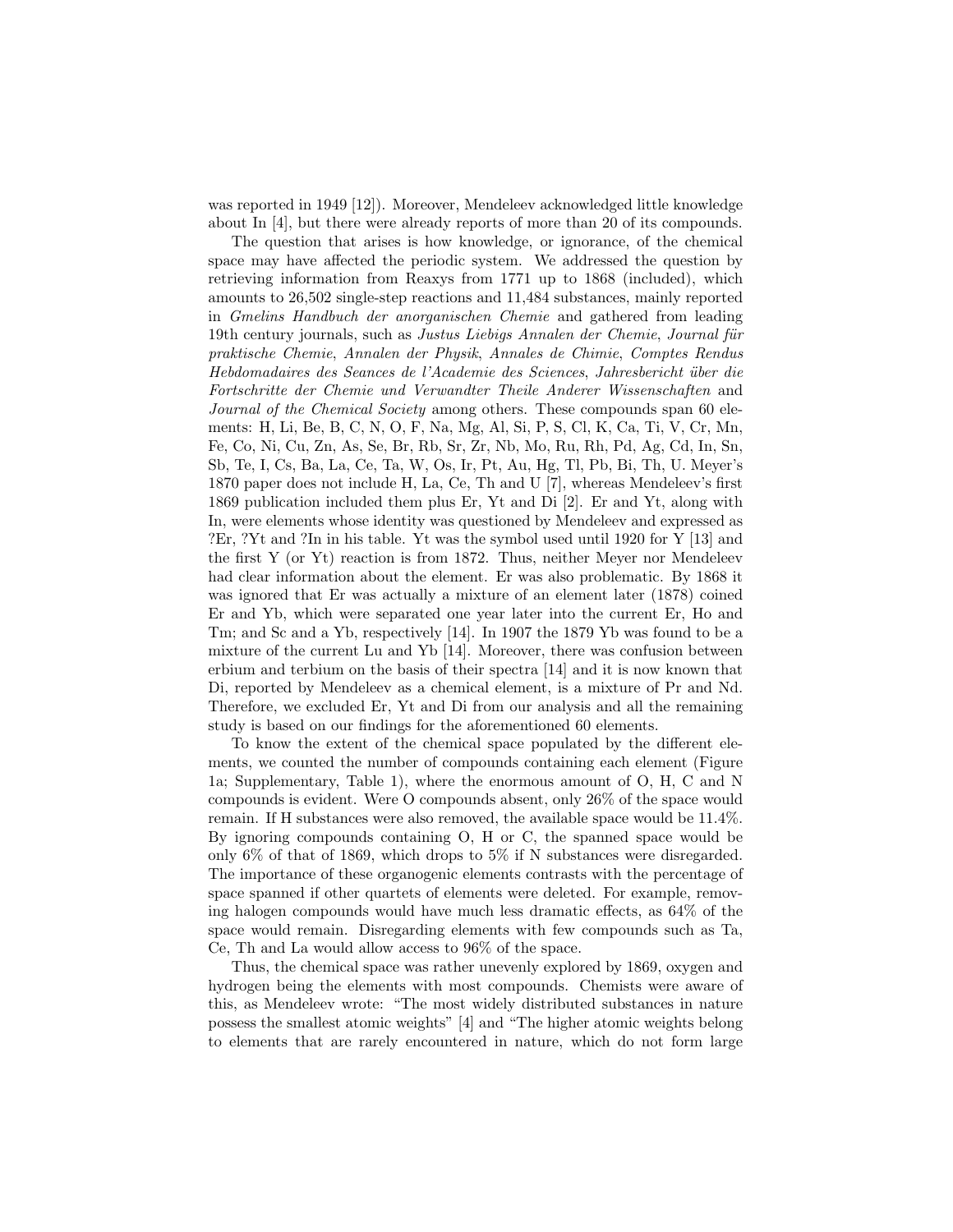deposits, and which have, as a consequence, been little studied" [4].

As elements populate the space through combinations with others, we wondered how distributed the combinations of elements were.

#### Diversity of the chemical space: combinations of elements

By a combination we mean the elements present in a compound and arranged in lexicographic order, e.g. HOS for  $H_2SO_4$  [5]. We found 3,022 combinations and analysed the distribution of their sizes (number of elements). Was the space populated with compounds of several elements? Or with substances of just few elements? For 60 elements, there are  $1.15 \times 10^{18}$  possible combinations (Methods). We found that chemists reported compounds of few elements: from two up to eight. Moreover, about three quarters of the combinations were of three up to five elements (Figure 1b). The differences between experimental and theoretical number of combinations across the different sizes (Figure 1b), show that there was still plenty of opportunity to populate the space with new compounds within the observed range.

To assess whether the space was also concentrated on some few combinations, we analysed the percentage of chemical space spanned by combinations weighted by their compounds (Figure 1c). The left hand side of the plot shows that combinations associated to one compound only, account for about 13% of the space. The right hand side shows the most frequent combinations: CHO and CHNO, which account for 8% and 7.5% of the space, respectively. We found that 37% of the combinations (1,120) account for 80% of the compounds and only 172 combinations spanned about half of the space. Strikingly, only 6% of the combinations gathered 50% of the reported substances. The top-20 of these combinations (Figure 1c) account for 30% of the space and their compositions show that the most populated combinations are based on organogenic elements including C, H, O, N, Cl, S, Br; which are among the elements with most compounds (Figure 1a). Notoriously, top-20 combinations are C and H based. The minor metallic span of the space is evident through the most populated metal combination: CHAgNO, which only gathers 0.8% of the space (Figure 1c). This is consistent with recent results on composition and growth of the chemical space [5].

The number of combinations per element follows a similar trend to that of compounds per element shown in Figure 1a (Supplementary, Figure 1; Spearman correlation of 0.99). The question arising is on the ratio between the number of compounds and of combinations for each element. We calculated it (Figure 1a, inset) and found that organogenic elements have much more compounds than combinations, when compared with other elements. C has six times more compounds than combinations and H, O and N, 4.6, 3.8 and 3.9, respectively. For La and Ta, each one of their combinations correspond to a single compound.

We wondered whether compounds of an element are concentrated in few of its combinations or spread over them. Figure 1d shows that organogenic elements concentrate most of their compounds in very few combinations: H, C, N and O gather three quarters of their compounds in about 1% of their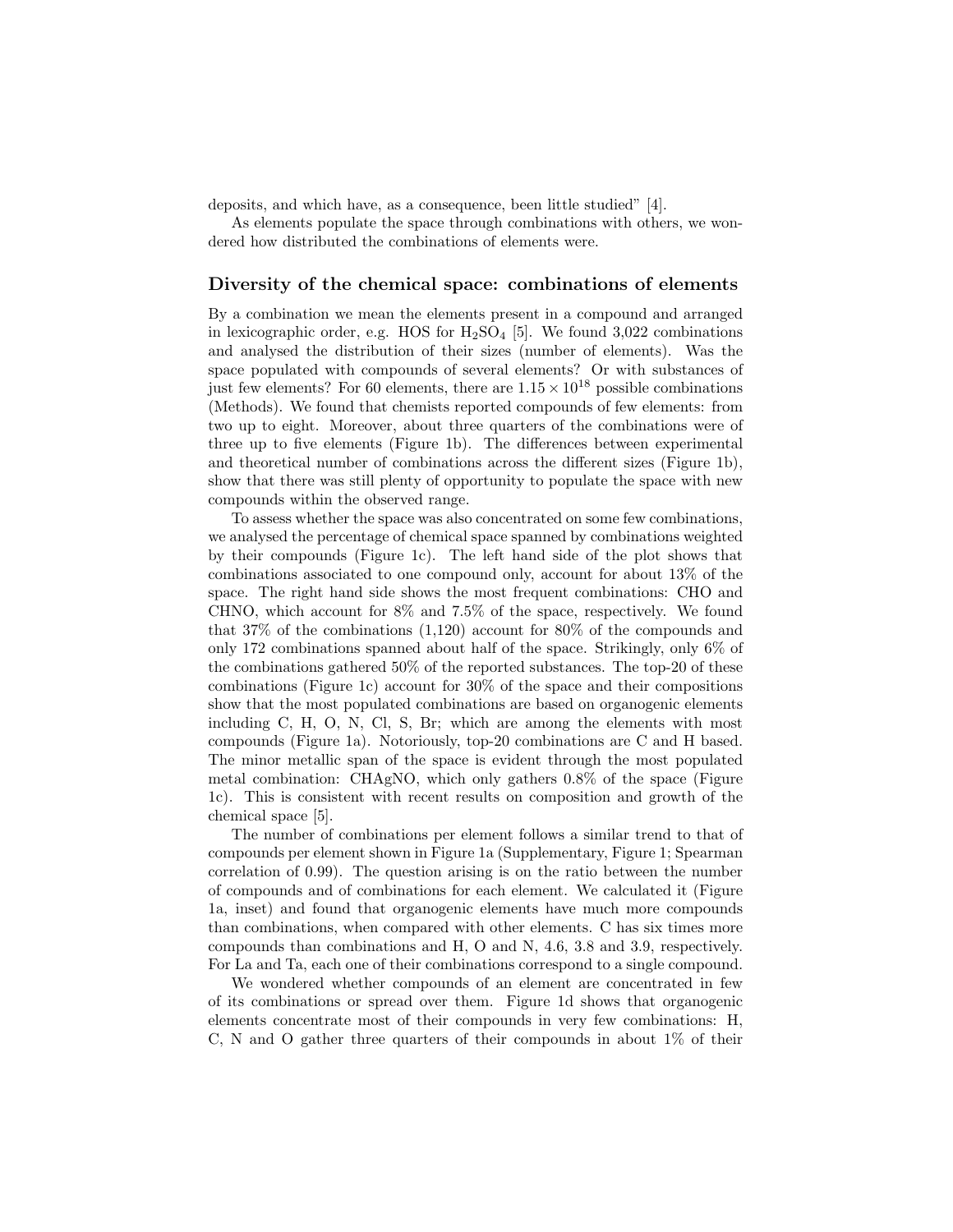combinations. This contrasts with the spread of other elements such as V and Au, which concentrate three quarters of their compounds in an ample range of combinations; 60% of V combinations and 67% of Au ones.

To explore the role of C combinations and to contrast them with some non-C combinations, we analysed how often some molecular fragments appear over time in known substances. The fragments studied were sulphate and nitrate anions as typical inorganic non-C ensembles. Carbonate anion was studied as an example of an inorganic C-fragment. Monosubstituted benzenes; primary amines and carboxylic acids were the organic C-ensembles studied. The organometallic junction C-M, M being any of the following elements: Zn, Sb, As, Hg, Tl, Bi, Pb, Rh, Co, Pt, Li, Be, Al, Fe, Si, Ge, was considered (Methods). Figures 1e-f show that before 1830 the number of compounds containing each one of the fragments was rather low, not surpassing 29 compounds per year. However, after 1830 organic fragments surged, while inorganic and organometallic fragments grew but not as dramatically as their organic counterparts. Although we showed elsewhere [5] that synthetic compounds steadily became the way to reach new substances well before Wöhler's 1828 synthesis of urea, the blossoming of organic compounds observed after 1830 and therefore the bias of the chemical space towards C-combinations may be caused by Wöhler's invigorating influence upon synthesis [15]. Before, C-combinations resulted from a balance of organic, organometallic and inorganic compounds. Therefore, Meyer and Mendeleev had at their disposal a chemical space with inorganic tradition and with about 40 years of very rapidly growing organic colonies.

### Similarities arising from the chemical space

Granted the ordering of elements by atomic weight, we only need to determine the similarities among chemical elements arising from the available chemical space by 1869 to obtain the periodic system at that time [3]. We addressed similarity using Meyer's and Mendeleev's approach based on compounds. Although we keep the spirit of our previous approaches [16], here we consider key features of chemical similarity that have been disregarded before. As Mendeleev stated: "The elements, which are most chemically analogous, are characterised by the fact of their giving compounds of similar form  $\mathbb{R}\mathbf{X}_n$ " [17], an example of such common formula for similar elements is  $R_2O$ , where R is an alkali metal. This similarity statement can be interpreted as the degree of replaceability of element x in the formulae of compounds of  $y$  and the converse, whenever x and y are similar. From compounds of the chemical space, we extracted their different formulae. To quantify the similarity of element  $x$  regarding element  $y$ , we took each formula containing x and replaced x by the symbol  $A$ . The resulting formula was arranged by lexicographic order. Likewise, y was replaced by A in its formulae, which were lexicographically ordered (Figure 2). The similarity of x regarding y was quantified as the fraction of arranged formulae that x shares with y. This is an asymmetric relation, as shown in Figure 2, where Be is more similar to Mg ( $s$ (Be  $\rightarrow$  Mg)) than the converse ( $s$ (Mg $\rightarrow$ Be)). This occurs as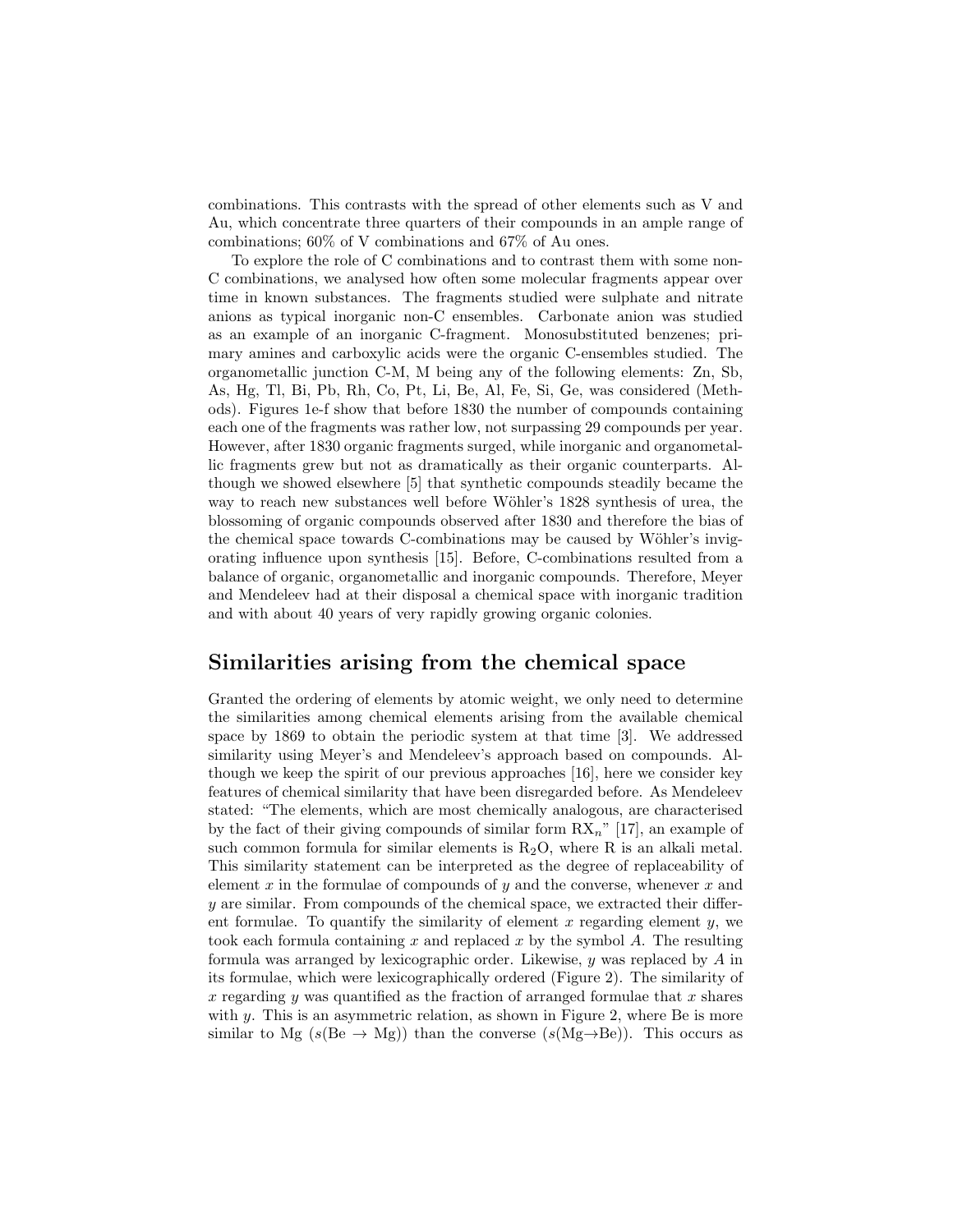four of the six Be arranged formulae are shared with Mg, whereas four of the seven Mg formulae are shared with Be. In fact, by considering the actual space by 1869, the asymmetry strengthed as  $s(Be \rightarrow Mg)=24/49=0.49$ , while  $s(Mg \rightarrow$  $Be) = 24/296 = 0.081$ . Thus, in half of Be formulae, the element can be replaced by Mg and the resulting formulae are part of the space; whereas in less than 10% of Mg formulae, Be can replace Mg.

Figure 3 shows the most similar element for each element according to the 1869 chemical space. There are eight components of similar elements, labelled according to the oxidation state of their elements. The type of compounds making elements of each component similar is provided. The yellow component contains alkali metals and Ag, Tl and H (oxidation state I), which are similar because of their arsenates, sulphates, nitrates, carbonates, chlorides and iodides. Alkaline-earth metals group together with other elements having oxidation state II (blue component), except Si and Zr. Disregarding Si and Zr, with oxidation state IV, elements of this component form fluorides, chlorides and sulphides. Elements with oxidation state III forming chlorides gather in the red component, which contains pnictogens, except N. Halogens (oxidation state -I) show up together with N and V in the pink component, which form oxygenated carbon compounds:  $CH_2(OH)V$ ,  $CH_3NCO$  and acetyl halides. The white component groups chalcogens and C (oxidation state -II) that are similar because of their ammonia derivatives:  $\text{CH}_3\text{NH}_2$ ,  $\text{NH}_3\cdot\text{H}_2\text{O}$ ,  $\text{NH}_4\cdot\text{HS}$ ,  $\text{NH}_4\cdot\text{H}\text{O}$  and  $\text{NH}_4\cdot\text{HS}$ e. Transition metals are divided into three components, the green one gathering ferrous metals, Al, In and some other elements with oxidation state III sharing oxides. Elements of the orange component have oxidation states IV, while those of the purple component a mixture of oxidation states, represented in several types of common compounds.

Note that even if elements of a component are connected by sequences of similarities, it does not follow that two non-adjacent elements of a component hold a high degree of similarity. This is a consequence of the lack of transitivity of similarity relations [18]. For example, in the blue component Zr is similar to Si, as they form compounds where their oxidation state is IV, e.g.  $XO_2$ , XCl4. Likewise, Si and Ti are similar, as well as Ti and Sn. However, Ti and Sn are also similar because of their compounds with oxidation state II. If we keep following the similarity arrows, the presence of oxidation state II becomes stronger, while that of IV winds down.

Of the similarity relations (Figure 3), those of organogenic elements are the weakest ones, as these elements only share less than 3% of their large sets of arranged formulae with their most similar elements. The strongest similarities occur for Rb, Cs, La, Se, Br, Li, Be, Pd and Tl, which share more than 50% of their arranged formulae with their most similar elements. In fact, for only less than half of the formulae of 85% of the elements, they can be replaced by their most similar element. Hence, the chemical space by 1869 made most of the elements to be dissimilar from each other. In such a space of tiny similarities, chemists, nevertheless, were able to recognise several of them. Was it the result of chemical genius? Or a consequence of the organogenic bias of the space?

To assess whether deep knowledge of the space was needed to gauge simi-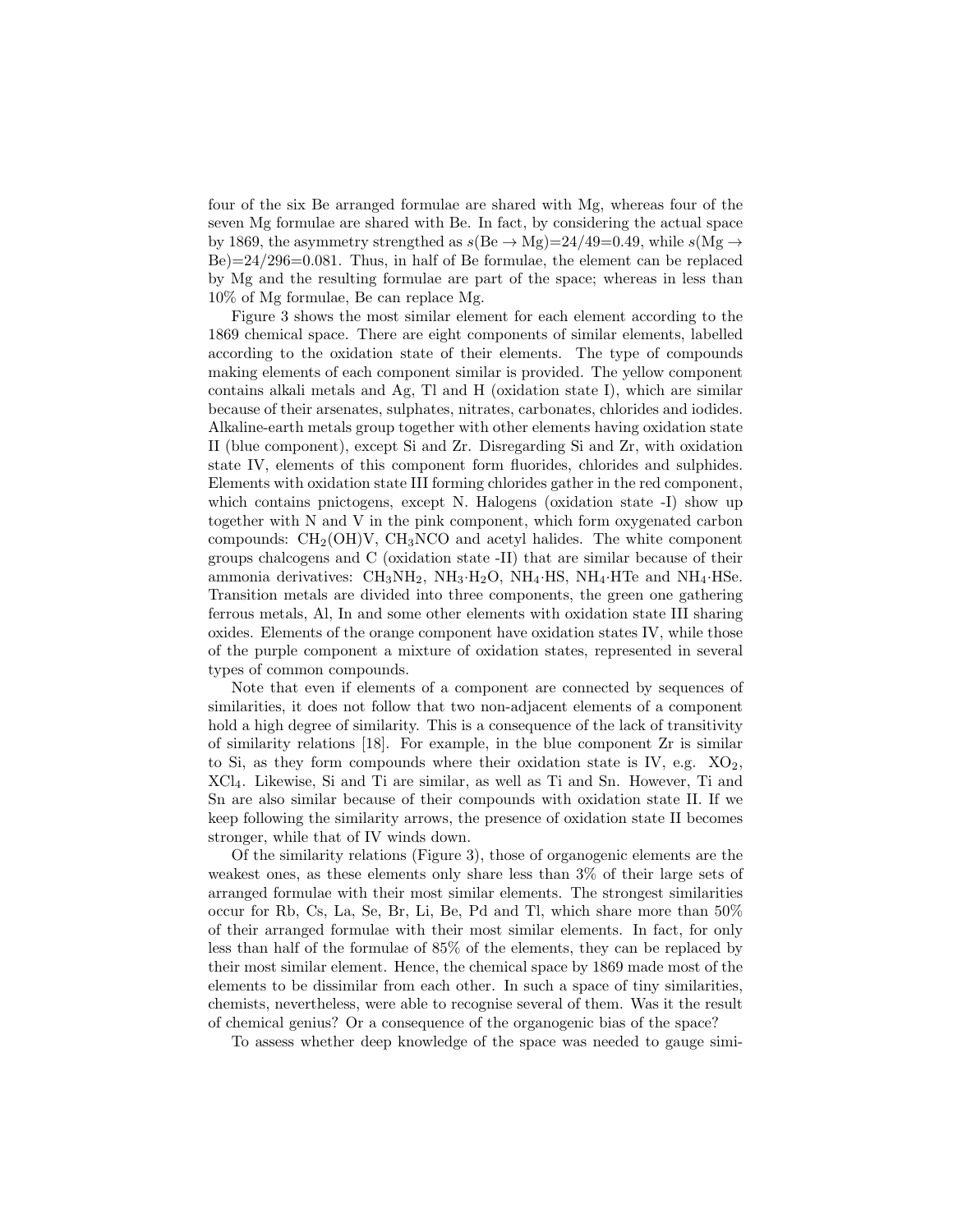larities among elements, or, on the contrary, whether partial knowledge sufficed to detect similarities, we took random samples of the formulae in the space of different sizes and analysed how often the similarities given by the whole formulae in the space (Figure 3) were present in the samples (Methods). After analysing the 9,752 formulae spanning the space, we found that there are stable similarities, still evident in tiny portions of the space, e.g. Br $\rightarrow$ Cl, Na $\rightarrow$ K,  $O\rightarrow S$ ,  $Cl\rightarrow Br$ ,  $S\rightarrow O$ ,  $K\rightarrow Na$ ,  $Se\rightarrow S$ ,  $As\rightarrow P$  (shown at the top of Figure 4). For example,  $Br\rightarrow Cl$  is a similarity often observed with even  $10\%$  of the space (about 970 formulae). In contrast, similarities that are only evident by considering large portions of the formulae are  $\text{Zn}\rightarrow\text{Mg}$ ,  $\text{Cs}\rightarrow\text{Na}$ ,  $\text{Ca}\rightarrow\text{Ba}$  and those at the bottom of Figure 4. For instance, Ru→Mo only appears in more than half of the samples if the formulae analysed account for more than 95% of the known ones.

Figure 4 shows that most of the stable similarities occur for main group elements, while transition metal ones require deep knowledge of the space. This is a consequence of the small number of formulae associated to transition metals, formulae that are easily discarded by random sampling (Supplementary, Table 3). Moreover, by taking less than half of the formulae (4,876), about the same proportion of similarities is obtained; mainly among main group elements, having by far more formulae of few combinations than transition metals.

Meyer's and Mendeleev's similarities for chemical elements are shown in Table 1 [19, 2, 4, 7]. Mendeleev explained that in his 1869 table "in certain parts of the system the similarity between members of the horizontal rows will have to be considered, but in other parts, the similarity between members of the vertical columns" [4]. By contrasting Table 1 with Figures 3 and 4, we found that Meyer's and Mendeleev's similarities match to a large extent with the similarities arising from the chemical space, especially for main group elements. Their mismatches occur for transition metals, where deep knowledge of the space was necessary to detect the subtle differences among these elements.

To conclude, our results show the enormous bias of the chemical space by 1869 towards organic compounds, which populated the exponentially growing space in the last 40 years and tilted the scale of compounds in their favour. Before evident relevance of organic compounds, the space had a more homogeneous mixture of inorganic and organic compounds [5].

The size and diversity of the space shows that with knowledge of organogenic elements, chemists would have gauged a representative part of the space. In fact, random knowledge of about half of the space would have led to about half of the similarities resulting from the space, mainly for main group elements. This justifies the almost invariable resemblances among chemical elements reported by Meyer and Mendeleev and others [20] and the difficulty in finding stable similarities for transition metals [16, 21, 22], characterised by few compounds, therefore requiring a more complete knowledge of the space.

Meyer's and Mendeleev's idea of a book concentrating the most salient features of mid 19th century chemical knowledge, from which the periodic system arose, could have concentrated their content on oxoacid salts, halides, sulphides, simple carbon oxygenated compounds, ammonia derivatives and oxides, which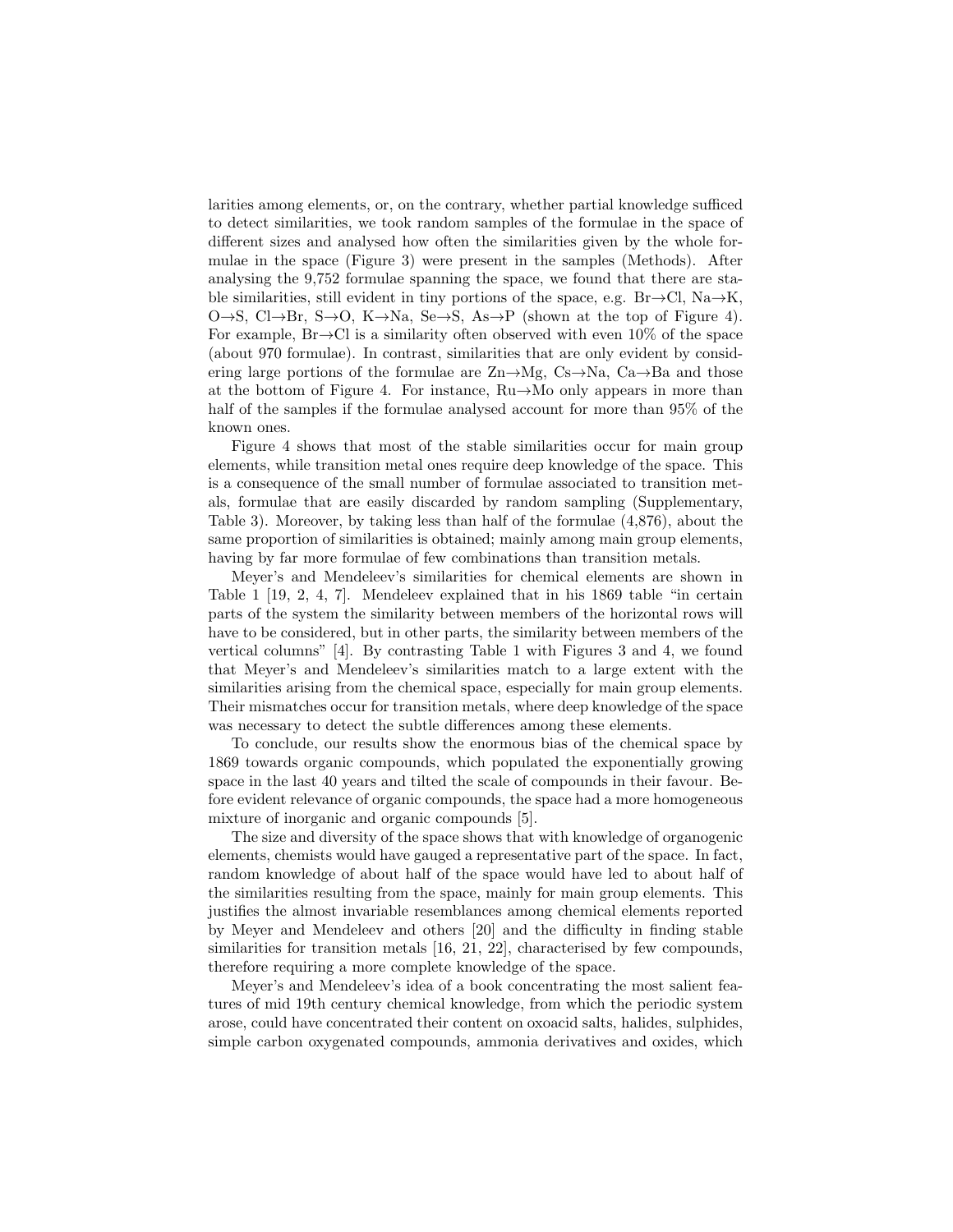Table 1: Similarities reported by Meyer and Mendeleev in their 1869-1870 publications. Bold face sets indicate similarities found using the chemical space by 1869.

| Meyer              | Mendeleev                      |                     |
|--------------------|--------------------------------|---------------------|
| $B,$ Al, In, Tl    | Pt, Ir, Os                     | Si, Ti, Zr, Sn      |
| C, Si, Sn, Pb      | Cu, Ag                         | Mg, Zn, Cd          |
| Ti, Zr             | K, Rb, Cs                      | B, Al               |
| N, P, As, Sb, Bi   | Te, Se, S                      | Ca, Sr, Ba          |
| V, Nb, Ta          | Pb, Ba, Sr, Ca                 | Li, Na, K           |
| O, S, Se, Te       | Tl and alkali metals           | Bi, Sb, As, P, N, U |
| Cr, Mo, W          | Cl, Br, I                      | Pd, Rh, Ru          |
| F, Cl, Br, I       | O, S, Se, Te                   | N, P, As, Sb        |
| Mn, Fe, Co, Ni     | Ag, Pb, Hg                     | P, As, Sb           |
| Ru, Rh, Pd         | V, Mo, W                       | Ta, Sn, Ti          |
| Os, Ir, Pt         | V, Nb, Sb                      | Fe, Ce, Pd, Pt      |
| Li, Na, K, Rb, Cs  | C, B, Si, Al                   | Ba, Pb, Tl          |
| Cu, Ag, Au         | $V$ , Cr, Nb, <b>Mo, Ta, W</b> | U, B, Al            |
| Be, Mg, Ca, Sr, Ba | $\mathrm{H}^*$                 | Ni, Co              |
| $Zn$ , Cd, Hg      |                                |                     |

<sup>∗</sup>H is only slightly similar to K, only about 2% of its arranged formulae are shared with K.

are the carriers of most of the similarities among chemical elements. The challenge is writing the book of chemistry for the contemporary available space and to explore the influence of the current space upon the periodic system. Is it still there?

## Acknowledgements

W.L. acknowledges support from the German Academic Exchange Service (DAAD): Forschungsstipendien-Promotionen in Deutschland, 2017/2018 (Bewerbung 57299294).

## Contributions of authors

G.R. conceived the idea; W.L. and G.R. designed the research; W.L. dumped and analysed data; W.L., E.J.L., P.F.S. and G.R. devised similarity measure; W.L. and E.J.L. computed and analysed similarities; W.L., E.J.L., P.F.S., J.J. and G.R. discussed the results; G.R. wrote the original draft; W.L., E.J.L., P.F.S., J.J. and G.R. reviewed and edited the original draft.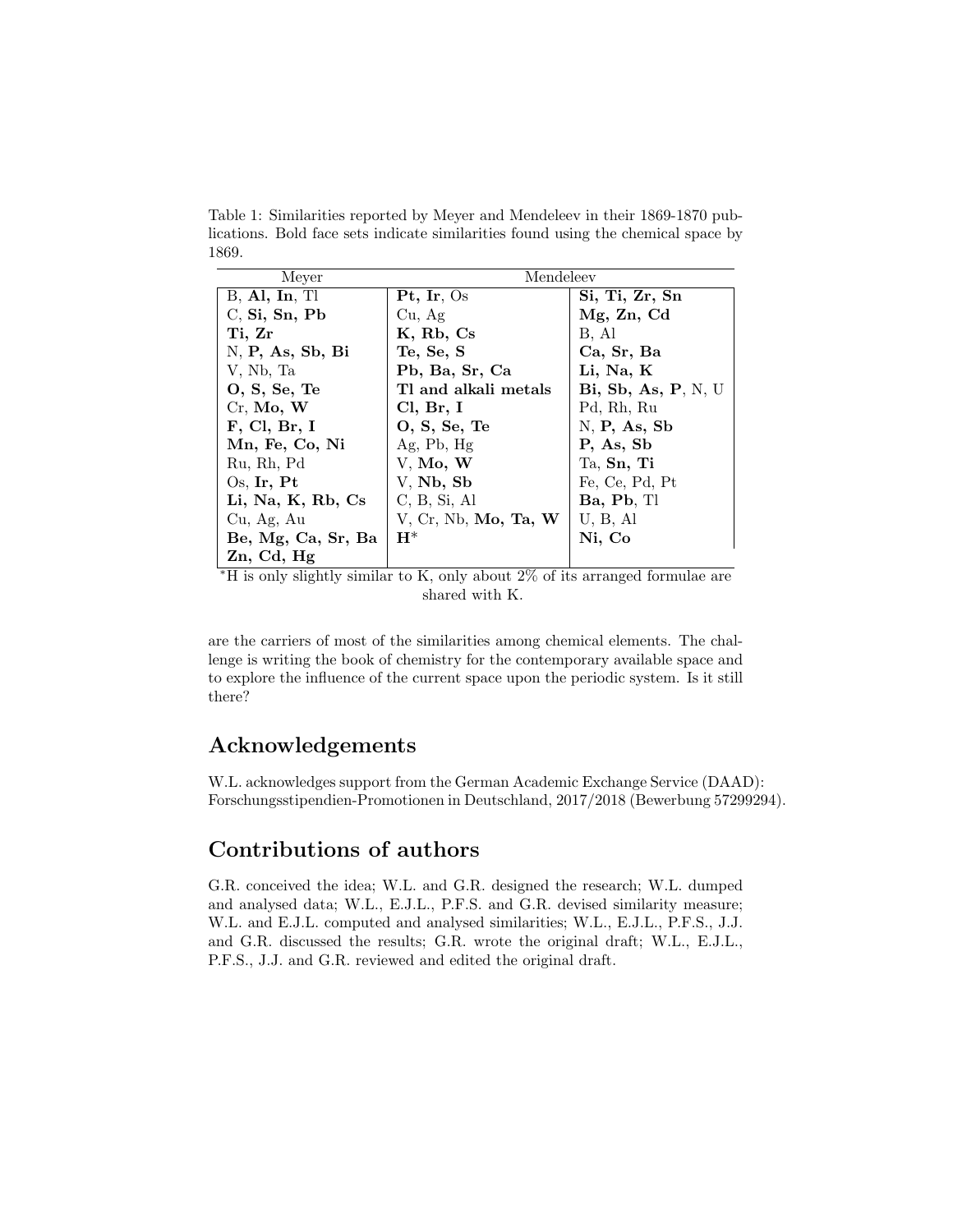## Supplementary information

- Figure 1: Number of combinations per element
- Figure 2: Structures of the fragments studied

## Methods

#### Number of combinations.

It was calculated as  $\sum_{i=2}^{60} {\binom{60}{i}}$ . This is a rough upper bound disregarding valency and compound stability.

#### Molecular fragments.

Search of these fragments was performed by exploring the connection tables of the compounds. A connection table is a "listing of atoms and bonds, and other data, in tabular form" [23]. For the sake of clarity, C-A means that at least a bond between C and A is reported on the table. It does not necessarily mean that C and A are bonded by a single covalent bond. The structures of the analysed molecular fragments are shown in Figure 2 of Supplementary Material.

#### Sampling the space.

We randomly took  $s\%$  of the space and determined the most similar element of each element. This experiment was carried out 100 times. For each similarity  $A \rightarrow B$  resulting for the whole space (Figure 3), we counted its frequency of appearance in the 100 experiments of size  $s\%$ . The fractions of the space analysed ranged from  $95\%$ ,  $90\%$ ,  $85\%$ ,...,  $5\%$ . The higher the frequency of appearance of the similarities shown in Figure 3 in the 100 experiments of each size  $s$ , the more stable the similarity regarding size  $s$  is. Moreover, the higher the frequency for different values of s, the more size independent the similarity is.

## References

- [1] Gordin, M. D. The Textbook Case of a Priority Dispute: D. I. Mendeleev, Lothar Meyer, and the Periodic System, 59–82 (Palgrave Macmillan US, New York, 2012). URL https://doi.org/10.1057/97802303380294.
- [2] Mendeleev, D. On the relation of the properties to the atomic weights of the elements. In Jensen, W. B. (ed.) Mendeleev on the Periodic Law: Selected Writings, 1869-1905, chap. 1, 16–17 (Dover, New York, 2002).
- [3] Leal, W. & Restrepo, G. Formal structure of periodic system of elements. Proceedings of the Royal Society A (2019).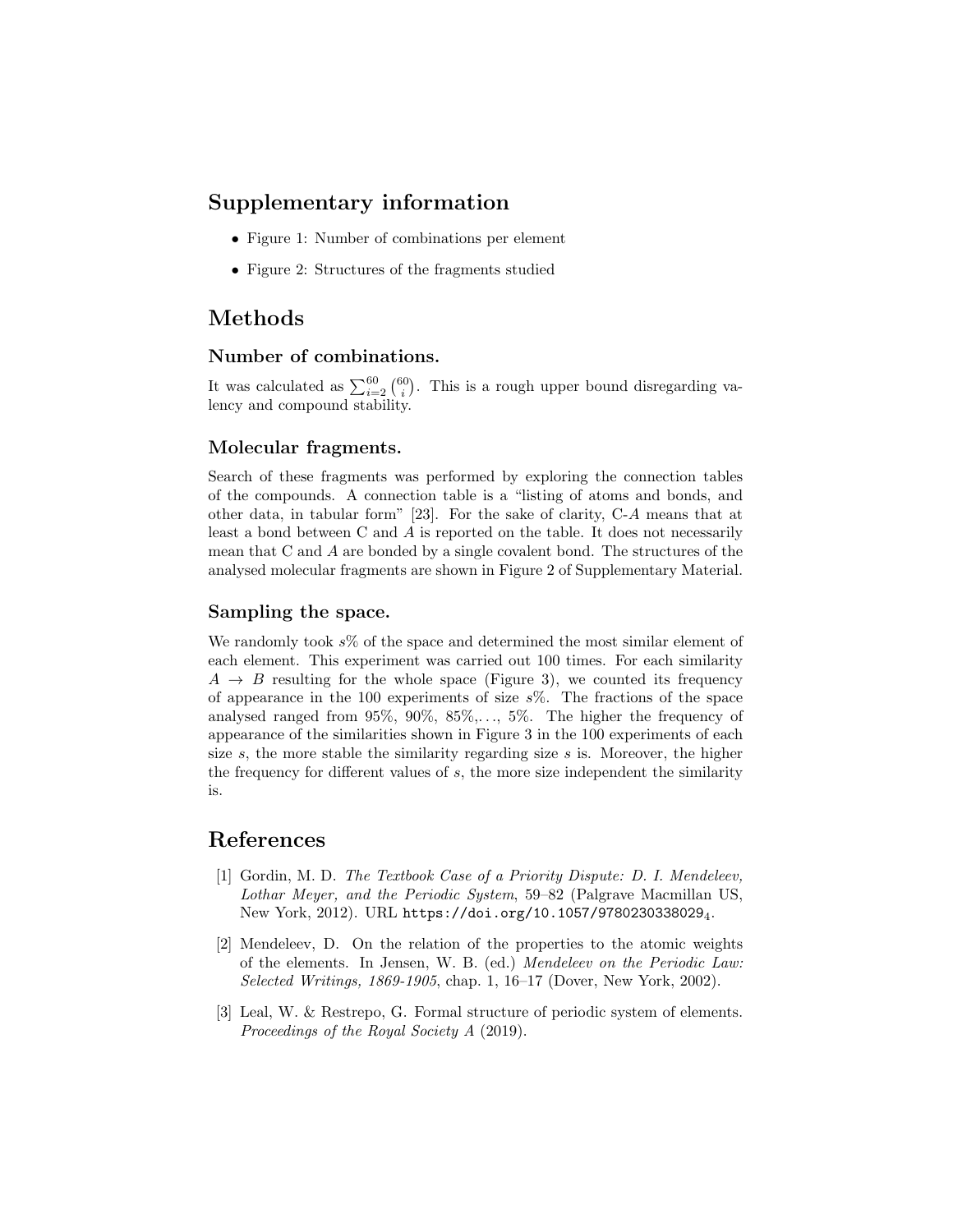- [4] Mendeleev, D. On the correlation between the properties of the elements and their atomic weights. In Jensen, W. B. (ed.) Mendeleev on the Periodic Law: Selected Writings, 1869-1905, chap. 2, 18–37 (Dover, New York, 2002).
- [5] Llanos, E. J. et al. Exploration of the chemical space and its three historical regimes. Proceedings of the National Academy of Sciences (2019). URL https://www.pnas.org/content/early/2019/06/10/1816039116.
- [6] Gordin, M. D. The table and the word: Translation, priority, and the periodic system of chemical elements. Ab Imperio 53–82 (2013).
- [7] Meyer, L. Die Natur der chemischen Elemente als Function ihrer Atomgewichte. Ann. Chem. Pharm. VII Supplementband, 354–364 (1870).
- [8] Meurer, F. Ueber die bei der Anwendung des Marsh'schen Apparates gemachte Bemerkung, dass auch Wismuth, ferner Schwefelarsen und Schwefelantimon im Wasserstoff löslich und durch Verbrennen desselben wieder abgeschieden weden können. Archiv der Pharmazie (Weinheim, Germany) 86, 33 – 33 (1843). URL https://doi.org/10.1002/ardp.18430860110.
- [9] Vogel, A. Ueber arsenikhaltige phosphorige Säure und über Antimonwasserstoffgas. Journal für Praktische Chemie 13, 55–60 (1838). URL https://onlinelibrary.wiley.com/doi/abs/10.1002/prac.18380130105.
- [10] Proust, J. L. J. Phys. Chim. Delam'etherie 51, 173–184 (1801).
- [11] de Grotthuss, M. T. Exp´eriences sur la combinaison du phosphore ave les m´etaux et leurs oxides pas la voie humide; suivies de l'examen d'un gaz provenant d'une décomposition particulière de l'alcool. Annales de chimie 64, 19–41 (1807).
- [12] Spedding, F. H. et al. Uranium hydride; preparation, composition and physical properties. Nucleonics 4, 4–15 (1949).
- [13] Coplen, T. B. & Peiser, H. S. History of the recommended atomic-weight values from 1882 to 1997: A comparison of differences from current values to the estimated uncertainties of earlier values (technical report). Pure and Applied Chemistry 70, 237–257 (2019).
- [14] Evans, C. Episodes from the History of the Rare Earth Elements (Boston : Kluwer Academic Publishers, 1996).
- [15] Partington, J. R. A history of chemistry (London: Macmillan, 1964).
- [16] Leal, W., Restrepo, G. & Bernal, A. A network study of chemical elements: from binary compounds to chemical trends. MATCH communications in mathematical and in computer chemistry 68, 417-442 (2012).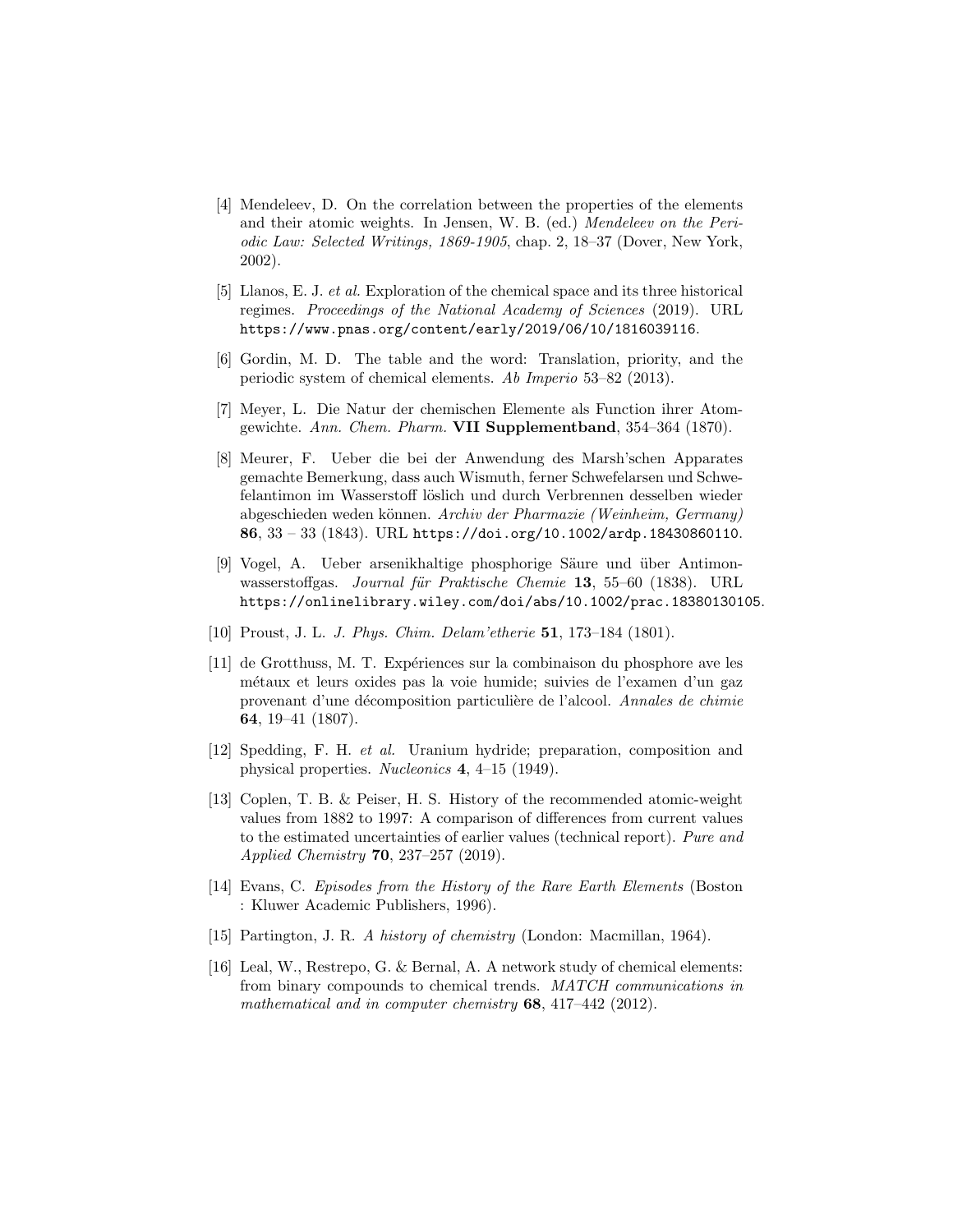- [17] Mendeleev, D. The grouping of the elements and the periodic law. In Jensen, W. B. (ed.) Mendeleev on the Periodic Law: Selected Writings, 1869-1905, chap. 13, 253–314 (Dover, New York, 2002).
- [18] Restrepo, G. & Mesa, H. Chemotopology: beyond neighbourhoods. Current Computer-Aided Drug Design 7, 90–97 (2011).
- [19] Meyer, L. Die modernen Theorien der Chemie und ihre Bedeutung für die chemische Statik (Breslau: Verlag von Maruschke & Berendt, 1864).
- [20] Scerri, R. E. The periodic table: Its story and its significance (New York: Oxford University Press, 2007).
- [21] Bernal, A., Llanos, E., Leal, W. & Restrepo, G. Similarity in chemical reaction networks: Categories, concepts and closures. In Basak, S. C., Restrepo, G. & Villaveces, J. L. (eds.) Advances in Mathematical Chemistry and Applications,  $24 - 54$  (Bentham Science Publishers, 2015). URL http://www.sciencedirect.com/science/article/pii/B9781681080536500028.
- [22] Restrepo, G. The periodic system: A mathematical approach. In Scerri, E. & Restrepo, G. (eds.) Mendeleev to Oganesson: A Multidiciplinary Perspective on the Periodic Table, chap. 4, 80–103 (Oxford University Press, New York, 2018).
- [23] Warr, W. A. Representation of chemical structures. Wiley Interdisciplinary Reviews: Computational Molecular Science 1, 557–579 (2011). URL https://onlinelibrary.wiley.com/doi/abs/10.1002/wcms.36.

W.L. acknowledges support from the German Academic Exchange Service (DAAD): Forschungsstipendien-Promotionen in Deutschland, 2017/2018 (Bewerbung 57299294). G.R. is grateful to Michael Gordin for his comments about Mendeleev by 1869.

The authors declare that they have no competing financial interests.

Correspondence and requests for materials should be addressed to G.R. (email: restrepo@mis.mpg.de).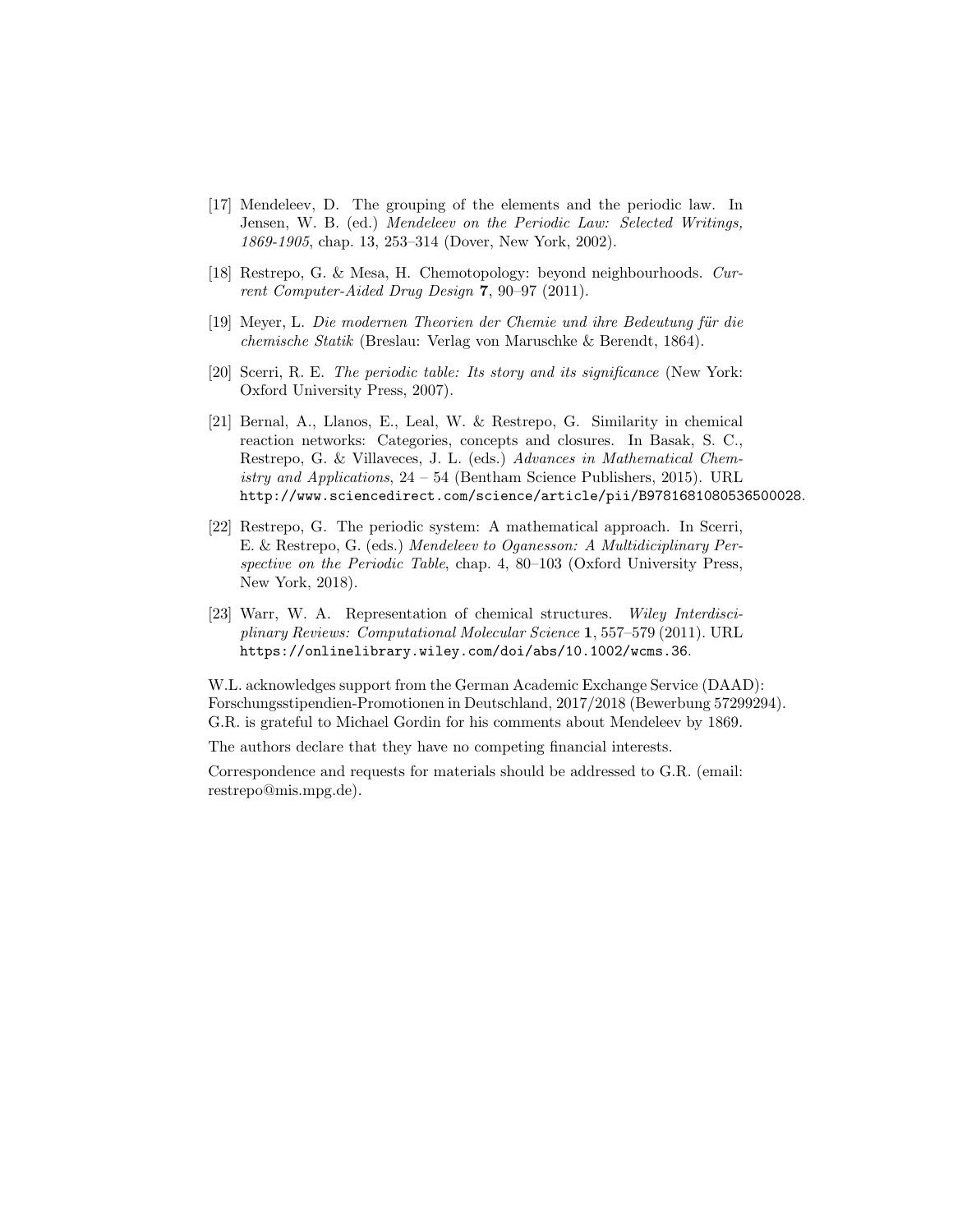

Figure 1: Size and diversity of the chemical space: a) Chemical elements known by 1869 and the percentages of compounds in which they take part. These percentages are non-additive as a single compound adds to each one of its elements, e.g. H2O contributes to both H and O counting. Inset) Ratio between the number of compounds and of combinations for each element. b) Size distribution of combinations. Number of  $n$ -ary reported combinations of elements (black) and theoretical bounds (gray) (Methods). c) A pair  $(x, y)$  indicates that  $y = cx$ percentage of the chemical space is spanned by  $c$  combinations accounting for  $x$ compounds. d) Box plots of the distribution of compounds per combination for each element, with whiskers indicating combinations with least and most populated compounds; red line shows the median of each distribution. e) Temporal distribution of several typical inorganic, organometallic and f) organic molecular fragments. C-M stands for the bond C-metal, with  $M=\{Zn, Sb, As, Hg, Tl,$ Bi, Pb, Rh, Co, Pt, Li, Be, Al, Fe, Si, Ge}.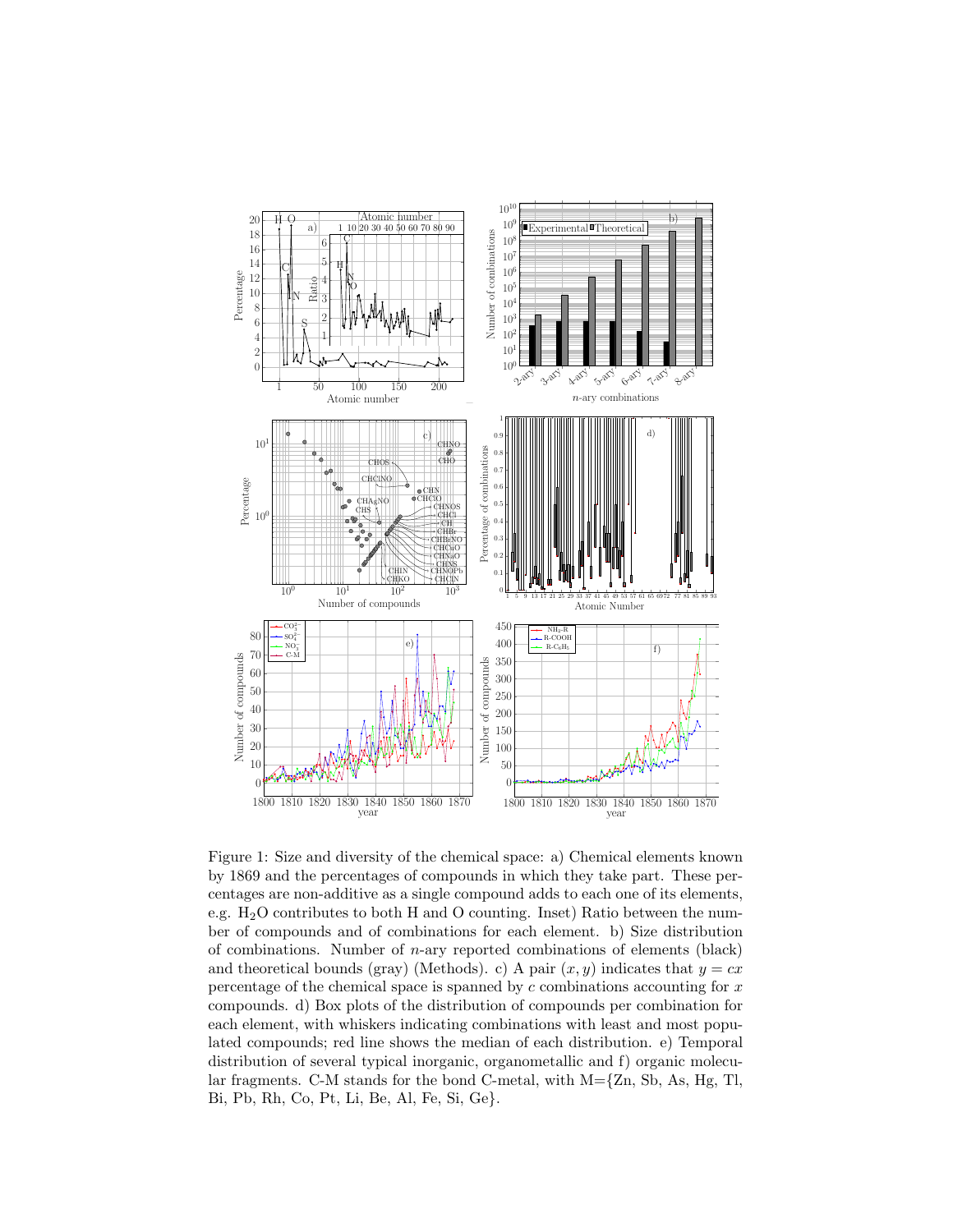

Figure 2: Similarity among chemical elements. A toy-chemical space of 13 formulae. Each formula provides an arranged formula for an element in the given formula. For example,  $A_2O_4Zr$  is the arranged formula of Be from formula Be<sub>2</sub>ZrO<sub>4</sub>. Arranged formulae of element x are gathered in  $F_x$ . Similarity of element x regarding element y is given by  $s(x \to y)$ .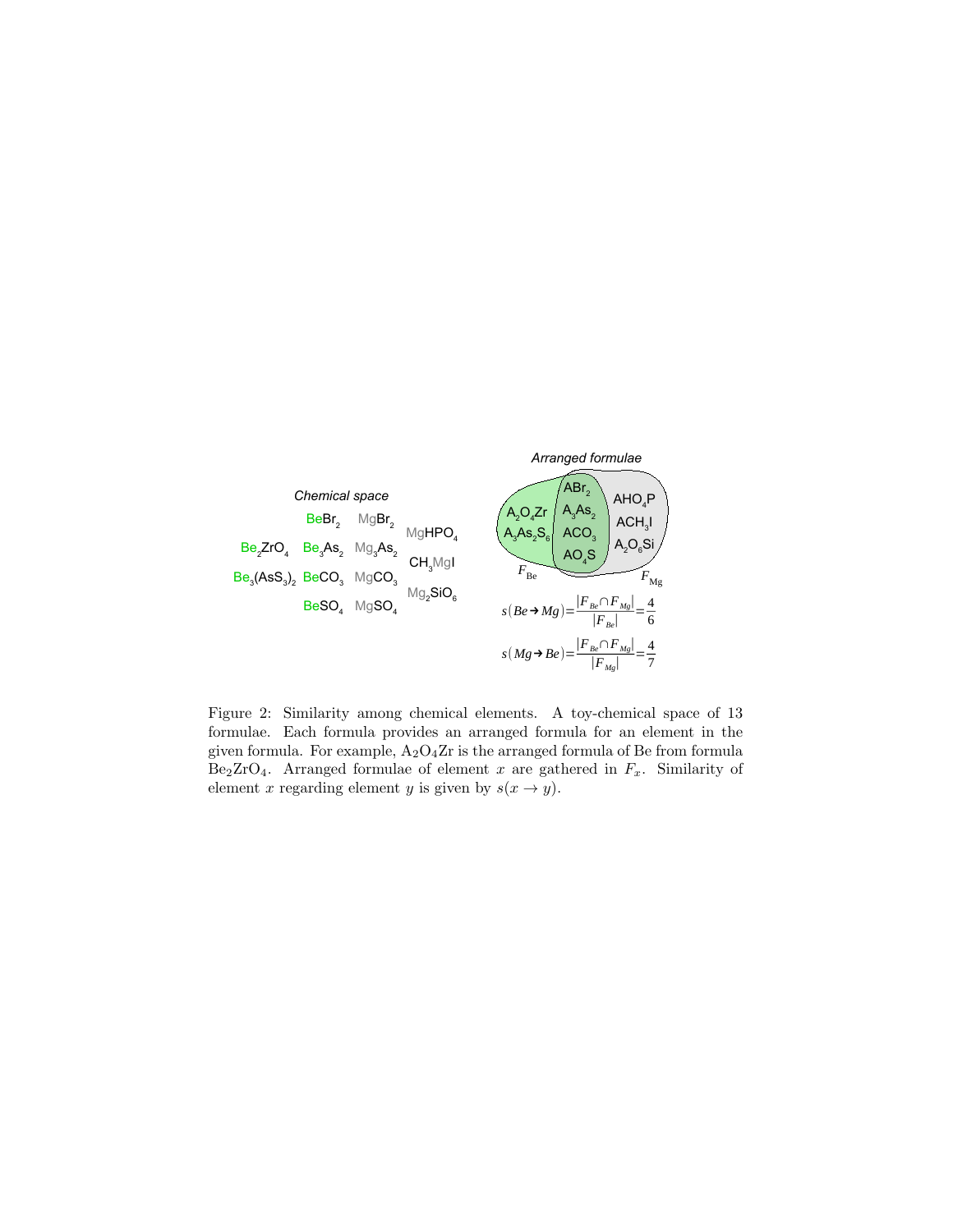

Figure 3: Most similar elements by 1869. Arrows  $A \rightarrow B$  indicate that A is most similar to B. Node size is proportional to the number of formulae in which the element represented by the node is involved. Arrow size is proportional to the similarity  $s(A \to B)$ . Shared formulae for elements belonging in a component (connected set of elements) are shown. Formulae of the blue component disregard Zr and Si. Likewise, disulfide of elements in the orange component does not apply to Th and Ce.